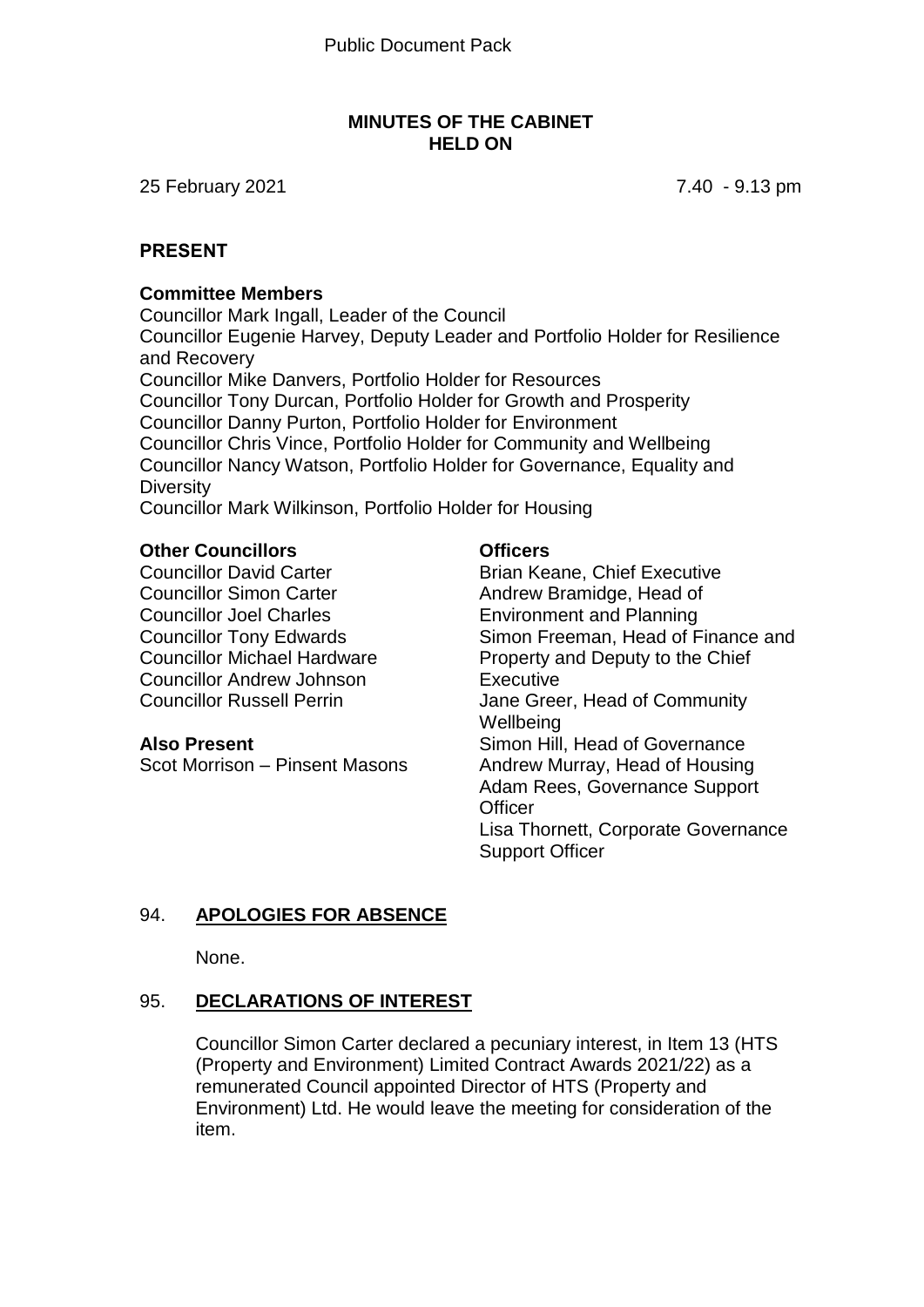Councillor Joel Charles declared a pecuniary interest, in Item 13 (HTS (Property and Environment) Limited Contract Awards 2021/22) as a remunerated Council appointed Director of HTS (Housing and Regeneration) Ltd and HTS Group Ltd. He would leave the meeting for consideration of the item.

# 96. **MINUTES**

**RESOLVED** that the minutes of the meeting held on 21 January 2021 are agreed as a correct record and signed by the Leader.

# 97. **MATTERS ARISING**

None.

# 98. **WRITTEN QUESTIONS FROM COUNCILLORS**

The questions, together with the answers, are appended to the minutes.

# 99. **WRITTEN QUESTIONS FROM THE PUBLIC**

The questions, together with the answers, are appended to the minutes.

### 100. **PETITIONS**

None.

### 101. **FORWARD PLAN**

Simon Hill, Head of Governance, explained that the Award of Framework Agreement for Legal Services in Support of Special Projects had been delayed due to the amount of interest when the tender was first advertised. It was now in a position to be considered at Cabinet on 25 March 2021.

Andrew Bramidge, Head of Environment and Planning, explained that the Implementation of an Article 4 Direction relating to Houses of Multiple Occupation, had been agreed in principle by Cabinet, following a recommendation by the Cabinet Overview Working Group.

**RESOLVED** that the Forward Plan is noted.

### 102. **RECENT RELEVANT DECISIONS TAKEN BY THE LEADER, DEPUTY OR PORTFOLIO HOLDER(S)**

**RESOLVED** that the following decision is noted.

a) Portfolio Holder for Community and Wellbeing - 22 January 2021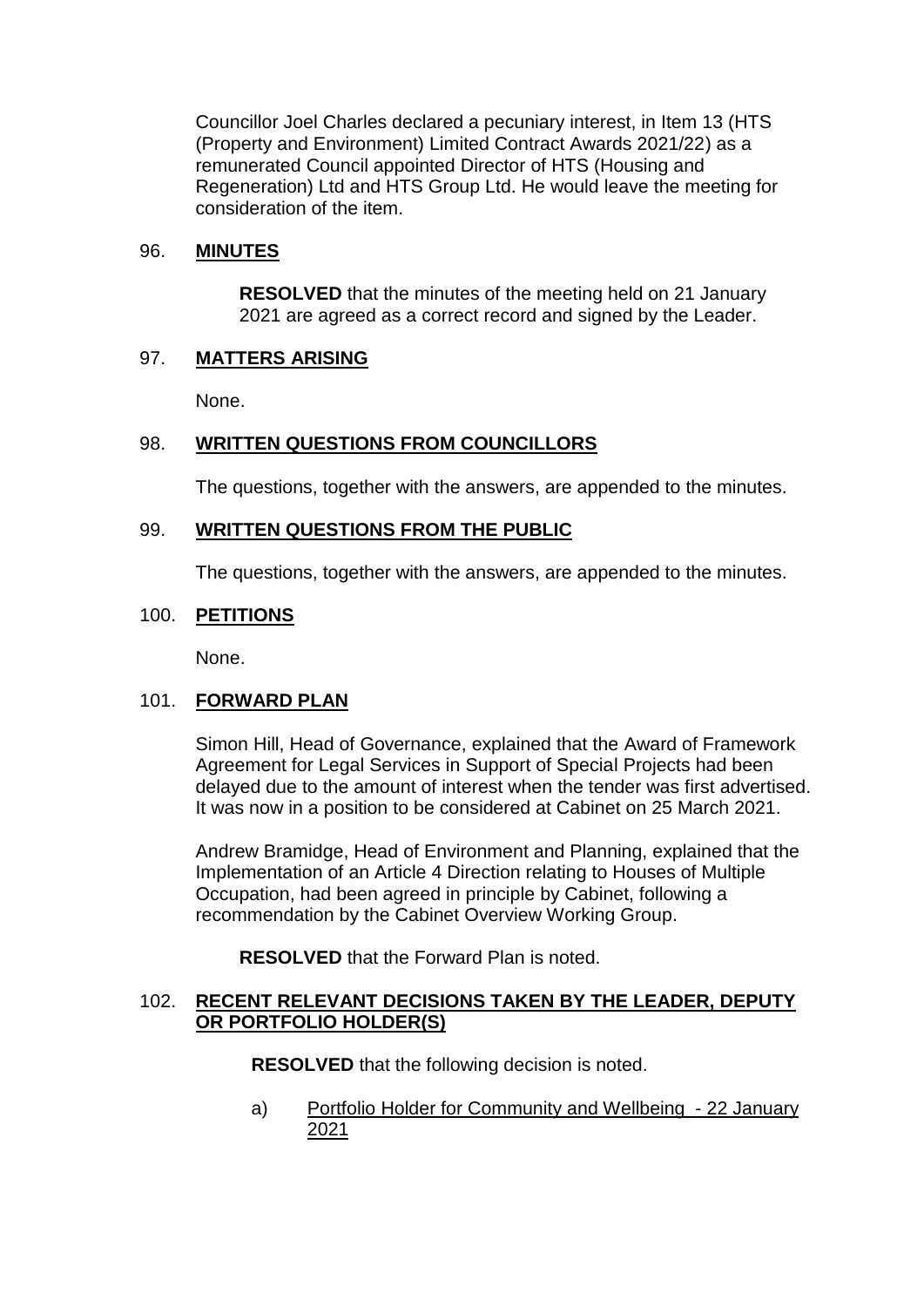# 103. **HARLOW INVESTMENT FUND**

Cabinet received a report which sought approval of in principle for the Council to invest £5 million in the Harlow Town Centre Investment Fund.

Proposed by Councillor Mark Ingall (seconded by Councillor Mike Danvers) it was:

**RESOLVED** that Cabinet agrees that:

- **A** In principle that the Council will invest £5 million in the Harlow Town Centre Investment Fund.
- **B** The Chief Executive, in consultation with the Leader of the Council, enters into an agreement to subscribe to purchase shares in the Harlow Investment Fund Limited Partnership and such other entities as may be required.
- **C** The Chief Executive, in consultation with the Leader of the Council, will nominate a representative to the Board of the General Partner.
- **D** Agreement of all operational matters and approval of the draft Board documents are delegated to the Chief Executive in consultation with the Leader of the Council.

# 104. **SUPPLEMENTARY PLANNING DOCUMENT (AFFORDABLE HOUSING)**

Cabinet received a report which sought approval to publish the draft Affordable and Specialist Housing Supplementary Planning Document for consultation.

Proposed by Councillor Danny Purton (seconded by Councillor Mark Wilkinson) it was:

### **RESOLVED** that:

- **A** Cabinet approved that the Draft Affordable and Specialist Housing Supplementary Planning Document (attached as Appendix A to the report), is published for the purposes of consultation under Section 12(b) of The Town and Country Planning (Local Planning) (England) Regulations 2012 (as amended).
- **B** Authority be delegated to the Head of Environment and Planning, to make and approve any minor or inconsequential amendments to the Draft Affordable and Specialist Housing Supplementary Planning Document arising from the statutory consultation.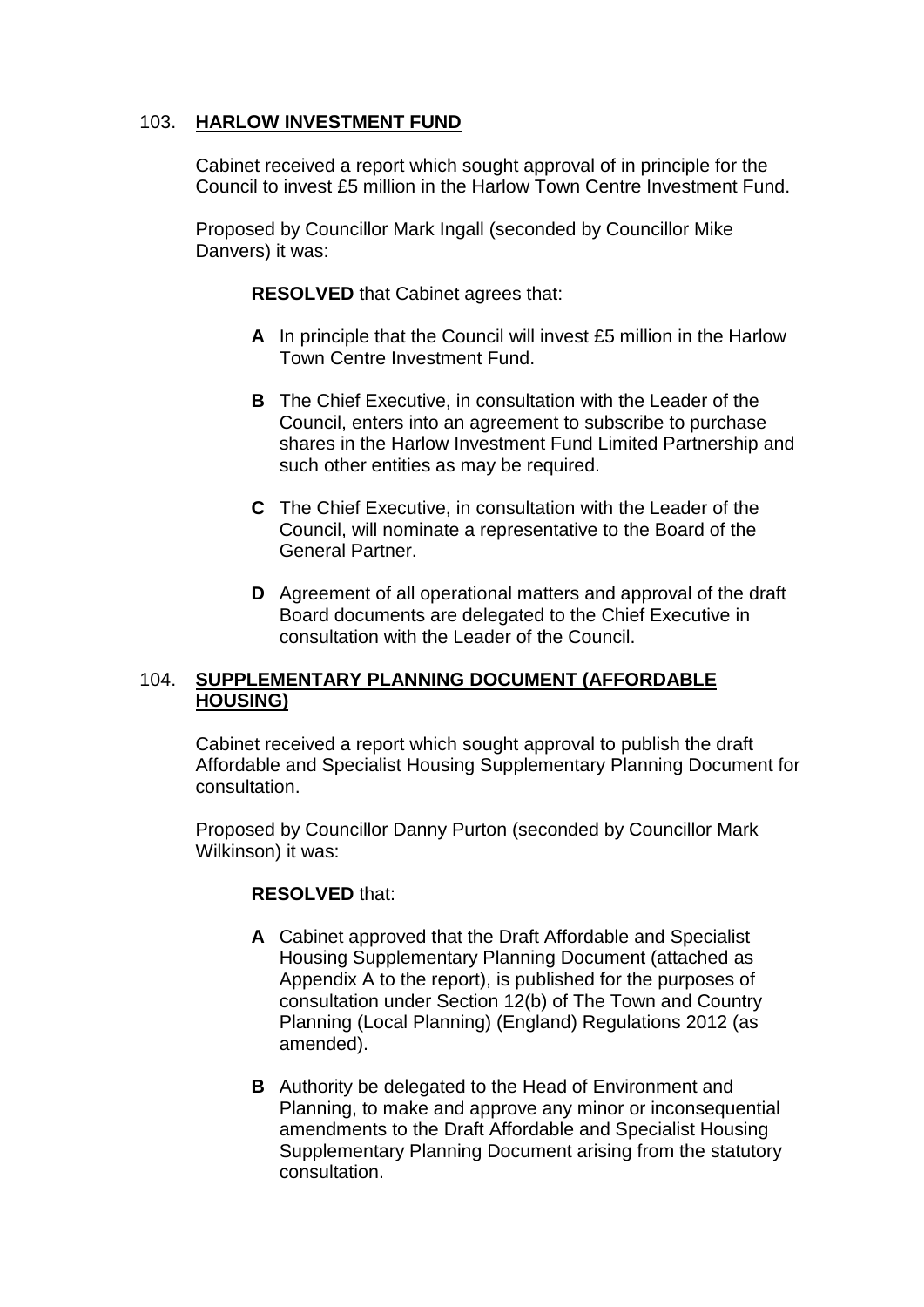# 105. **FIRE SAFETY WORKS - EDMUNDS TOWER, HUGH'S TOWER AND THE LAWN**

Cabinet received a report which sought approval of a contract award for fire safety works at Hughs Tower, Edmunds Tower, and the Lawn.

Proposed by Councillor Mark Wilkinson (seconded by Councillor Eugenie Harvey) it was:

## **RESOLVED** that:

**A** The most advantageous tender in consideration of price and quality combined as submitted by Contractor A is accepted in the sum of £1,445,493.51 for the delivery of updated Fire Compartmentation between floors, in service duct and ventilation system, internal and front entrance fire doors programme, subject to contract and Leaseholder consultation.

# 106. **HTS (PROPERTY AND ENVIRONMENT) LIMITED CONTRACT AWARDS 2021/22**

*Councillors Simon Carter and Joel Charles left the meeting whilst this item was considered.*

Cabinet received a report which sought approval for the award of business cases to HTS (Property and Environment) Ltd for the 2021/22 financial year.

Proposed by Councillor Mark Wilkinson (seconded by Councillor Mark Ingall) it was:

# **RESOLVED** that:

- **A** The following Business Case is awarded to HTS (Property and Environment) Limited, subject to clarification and agreement on the terms and conditions, and that a contract is entered into for the activity, not exceeding the value below:
	- i) Internal Works £2,015,000
	- ii) External Works £1,000,000

### 107. **COMMUNICATIONS FROM COMMITTEES/WORKING GROUPS/PARTIES AND PANELS**

None.

# 108. **MINUTES OF PANELS/WORKING GROUPS**

**RESOLVED** that the minutes of the following meetings are noted.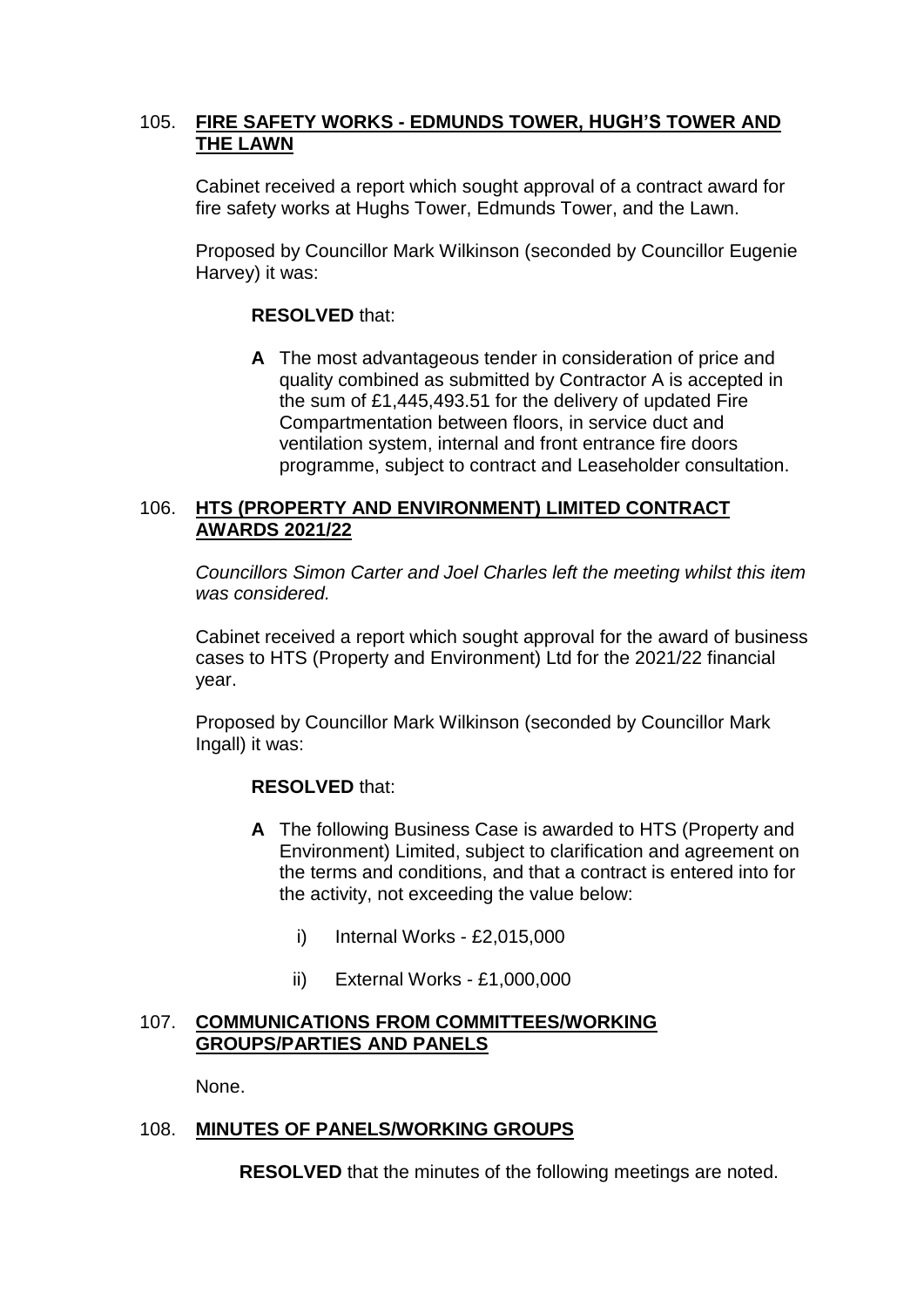- a) Minutes of meeting Tuesday, 12 January of Harlow Local Highways Panel
- b) Minutes of meeting Thursday, 14 January 2021 of Covid-19 Recovery Working Group

# 109. **MATTERS OF URGENT BUSINESS**

It was noted that Essex County Council were holding a public Zoom consultation on proposals for Harlow Library on Friday 26 February at 4pm. It was agreed that details on how to attend the meeting would be circulated to all Councillors.

LEADER OF THE COUNCIL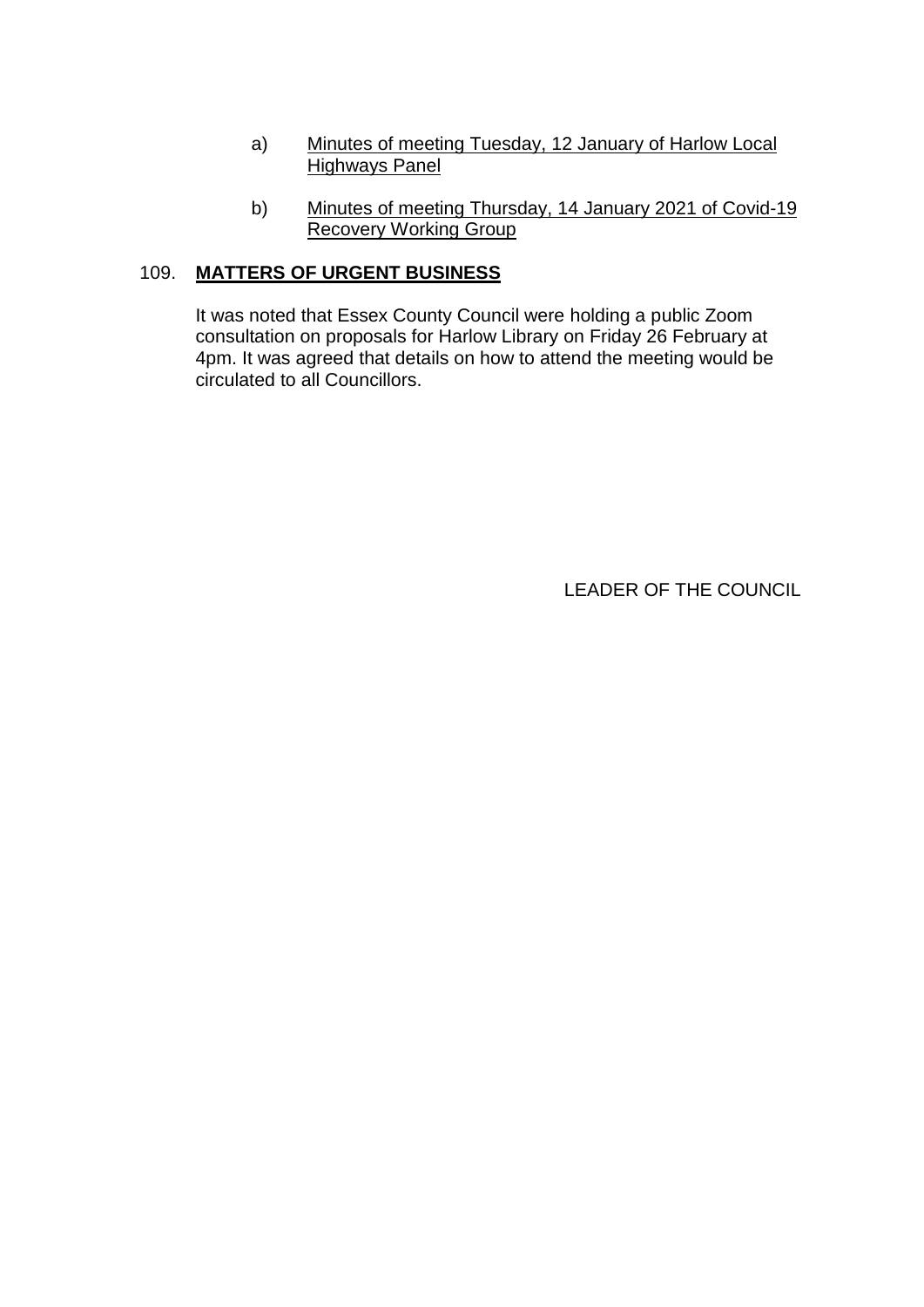# **Cabinet – 25 February 2021 Questions from Councillors**

# **1 Councillor Tony Edwards to Councillor Mike Danvers (Portfolio Holder for Resources):**

Over the last eight years how much has the Harlow Council element of the Band D Council Tax increased by and how much has the Essex element (including the Police and Fire precept) increased by?

# **Reply from Councillor Mike Danvers (Portfolio Holder for Resources):**

From 2014/15 to 2021/22 the Harlow Council element of Council Tax on a Band D property increased from £259.12 to £288.90. This represents an increase of £29.77, a weekly increase of £0.57. This is an 11.49 percent increase.

Over the same period, the element for other Precepting Bodies has increased from £1,297.44 to £1,623.33. This is an increase of £325.89, a weekly increase of £6.27. This is a 25.12 percent increase. Please also see the table below which sets out the increase for both Band C and D properties.

|                 | <b>Precepting Bodies</b> |               | <b>Harlow</b> |               |
|-----------------|--------------------------|---------------|---------------|---------------|
|                 | <b>Band D</b>            | <b>Band C</b> | <b>Band D</b> | <b>Band C</b> |
| 2014/15         | £1,297.44                | £1,153.28     | £259.13       | £230.34       |
| 2021/22         | £1,623.33                | £1,442.96     | £288.90       | £256.80       |
| 8 Year increase |                          |               |               |               |
| (£)             | £325.89                  | £289.68       | £29.77        | £26.46        |
| 8 year increase |                          |               |               |               |
| (£ per week)    | £6.27                    | £5.57         | £0.57         | £0.51         |
| 8 Year increase |                          |               |               |               |
| (%)             | 25.12%                   | 25.12%        | 11.49%        | 11.49%        |

#### **8 Year Council Tax Increases**

**Precepting Bodies = (1)Essex County council, (2) Police and Crime Commissioner for Essex,(3) Essex Police, Fire and Crime Commissioner Fire & Rescue Authority**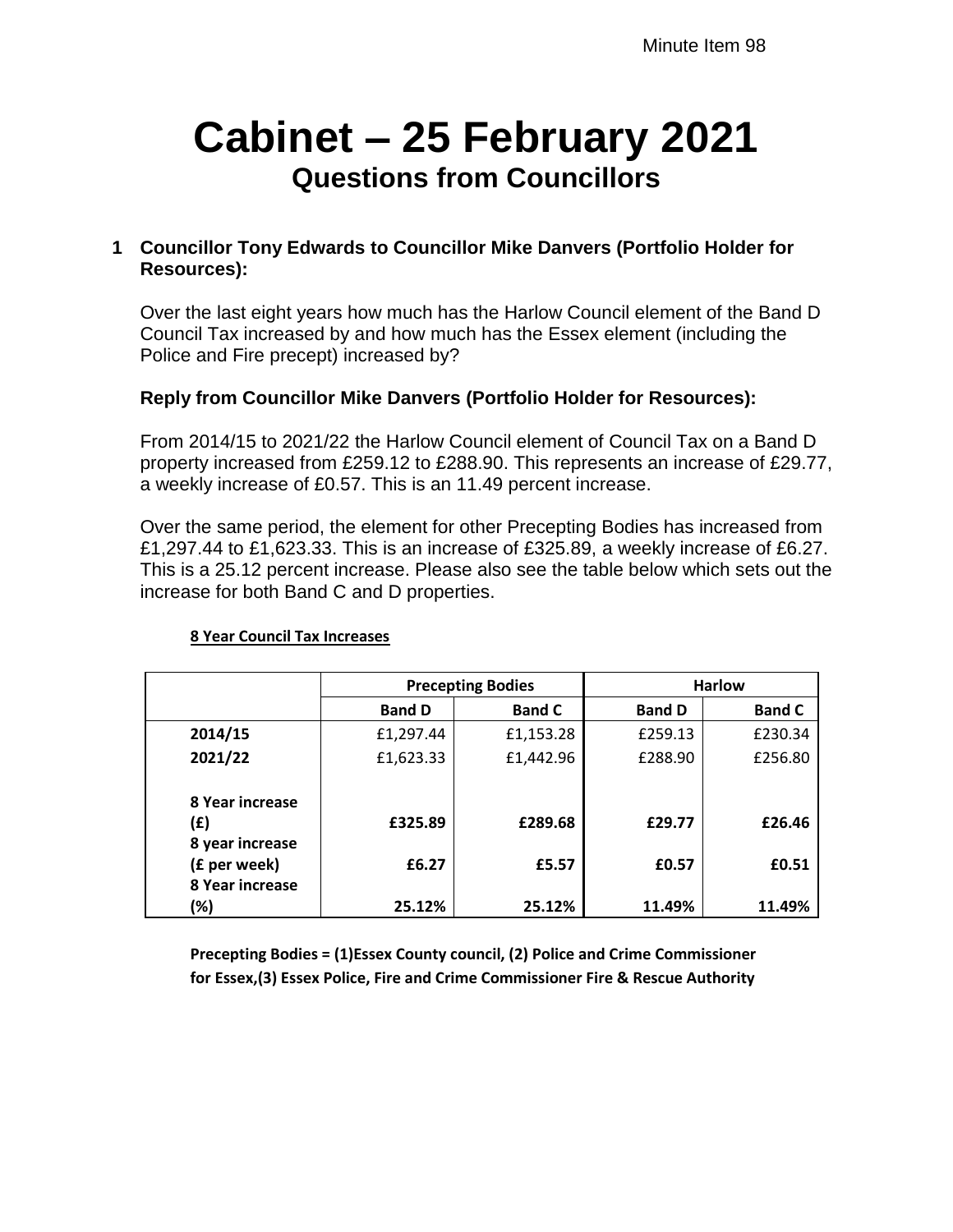### **2 Councillor Tony Edwards to Councillor Mike Danvers (Portfolio Holder for Resources):**

How much will it cost Harlow Council Tax payers to implement the Conservative stated proposal to re-bill residents in the event of change in the Council Tax?

# **Reply from Councillor Mike Danvers (Portfolio Holder for Resources):**

The direct costs to the Council are estimated to be £60,000 to re run a council tax billing process during the year.

# **Supplementary question from Councillor Tony Edwards:**

Is the cost really £60,000.

### **Supplementary reply from Councillor Mike Danvers (Portfolio Holder for Resources):**

Yes, and it would be a completely unnecessary cost.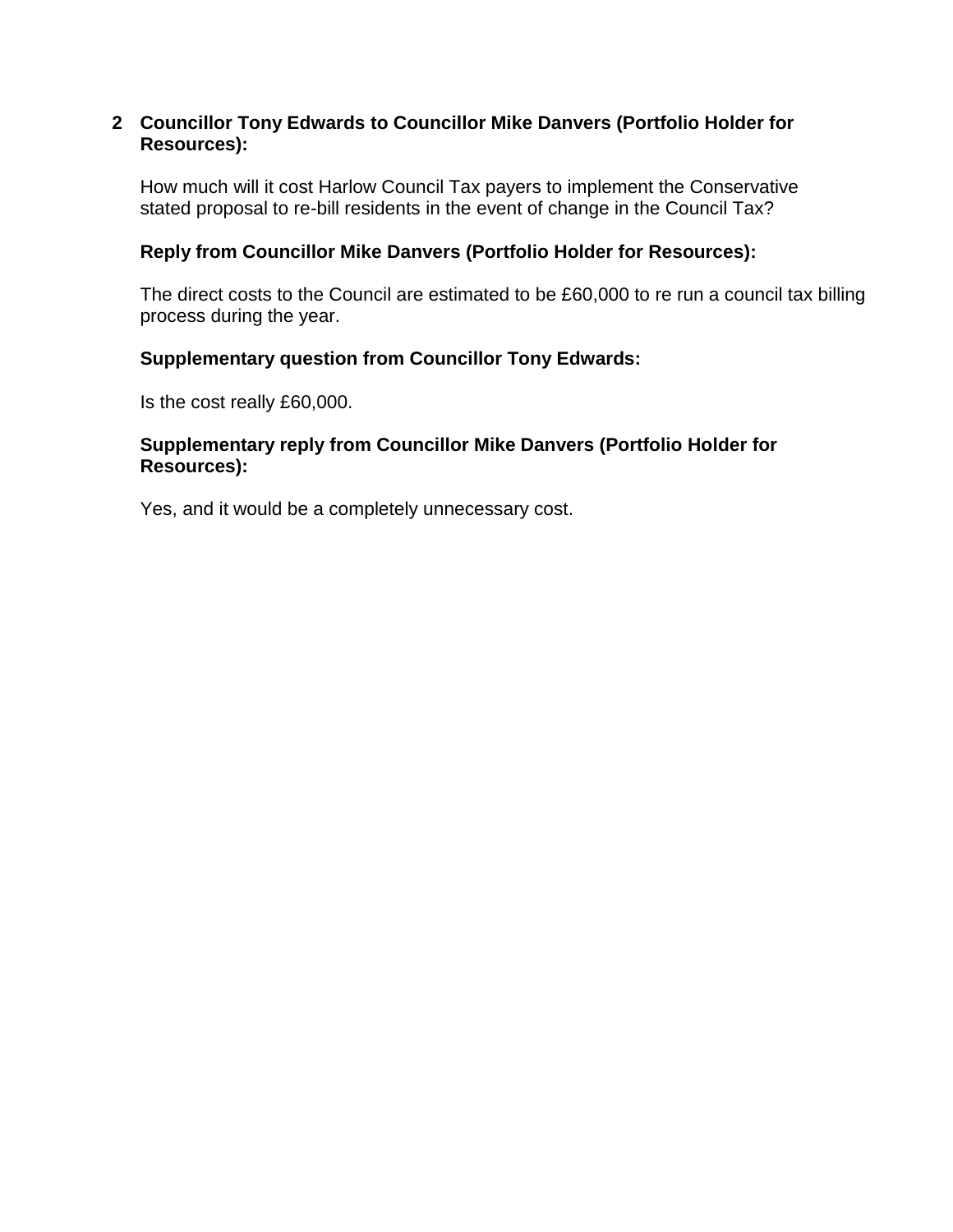# **Cabinet – 25 February 2021 Questions from the Public**

# **1 Mick Patrick to Councillor Mark Wilkinson (Portfolio Holder for Housing):**

The Government has given £180 million in the 2020/2021 Budget for Housing Debt Hardship Discretionary payments. How much of this has been allocated to Harlow and how much has been paid out to Harlow tenants within Harlow's Budget to date?

# **Reply from Councillor Mark Wilkinson (Portfolio Holder for Housing):**

The Council was allocated £294,598 by the Government towards the costs of Discretionary Housing Payments in 2020/21. To date the Council has used £225,562.41 of this allocation.

### **2 Mick Patrick to Councillor Mark Wilkinson (Portfolio Holder for Housing):**

Given the present Covid pandemic and the mass of tenants in all sectors that are in arrears caused by unemployment or big loss of income, what plans has Harlow Council put onto place to avoid Evictions or Homelessness and have mediation services been put in place for all sectors of Tenancy?

### **Reply from Councillor Mark Wilkinson (Portfolio Holder for Housing):**

Harlow Council recognises the significant impacts the Covid-19 pandemic has had, and continues to have on many tenants and leaseholders abilities to meet their financial obligations, including rent and service charges.

Throughout this period, Officers have sought to work with tenants/leaseholders to understand any specific difficulties that the pandemic has caused (whether through loss of employment, a reduction in income or illness) to provide practical support, and advice based on individual particular circumstances.

The Government has also introduced constraints to the current enforcement / evictions processes. This has included a ban on evictions in England recently extended to the end of March 2021 together with changes to the Court application process that landlords are required to follow. Further initiatives they are planning include independent "mediation" services, a "Debt Respite Scheme (Breathing Space)" which seeks to ensure a rounded approach is undertaken for what they classify "problem debts" allowing a breathing space during any enforcement action that may need to be undertaken.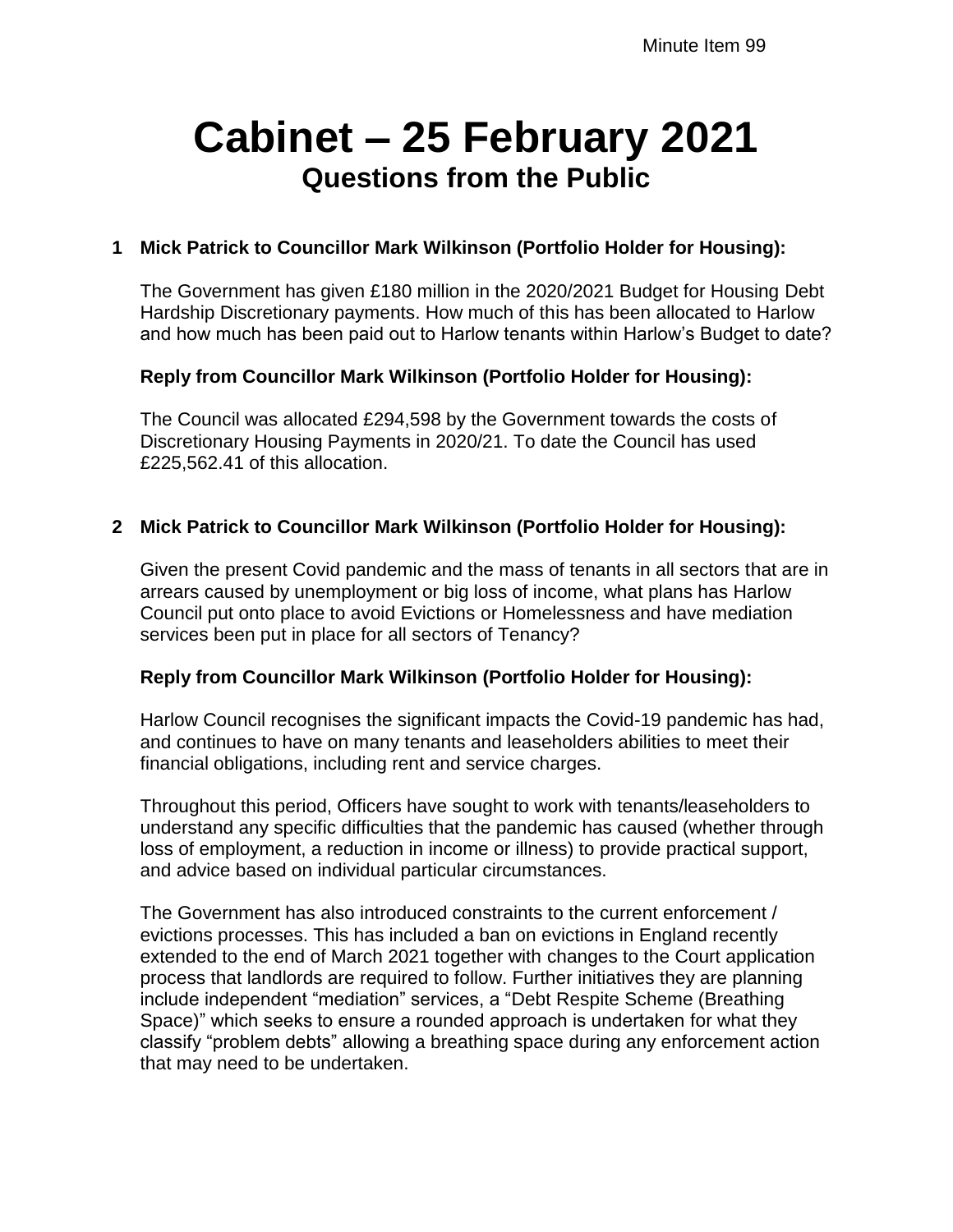# **Supplementary question from Mick Patrick:**

Does the Council have any figures on the number of tenants that are currently in the judicial system awaiting for the end of the moratorium for the process of eviction?

### **Supplementary reply from Councillor Mark Wilkinson (Portfolio Holder for Housing):**

I will arrange for a written response to be provided.

# **3 Alan Leverett to Councillor Mark Wilkinson (Portfolio Holder for Housing):**

In the private sector, house sales are booming as people try to complete the sale and purchase of a home whilst there is a stamp duty holiday.

In response to my question about Prentice Place at the last Full Council meeting, Cllr Durcan stated that the procedures used to re-let vacant council homes ceased when the last Covid lockdown was announced. I have to say I think residents on Harlow Council's Housing Register in desperate need of a new home would have been most surprised that the council have not adopted the safe practices used in the private sector, particularly as many of these vacant homes will have been empty for some time whilst being made available for occupation again.

How many council homes are standing empty as a result of this pause in re-letting homes?

### **Reply from Councillor Mark Wilkinson (Portfolio Holder for Housing):**

Harlow Council agreed to temporarily reduce its lettings activities in January 2021 due to cases of Covid-19 in the town increasing at then an alarming rate with Harlow having one of the highest case rates in the country.

Whilst urgent lettings continue to be made, based upon an evidenced urgent/emergency housing need, non-urgent lettings were temporarily reduced with visits inside homes stopped. These additional steps taken by the council both protected our residents and staff from the spread of this virus. The health and wellbeing of our residents and staff remains our number one priority and our service provision continues to be regularly reviewed alongside Harlow's latest infection rates with any further decisions by the government on easing the lockdown restrictions in a safe manner.

Covid-19 safe practices under public health guidance were established in June 2020 and again will be used to address the 31 properties that are awaiting an offer to be made to the applicant and an additional 30 properties awaiting accompanied viewings.